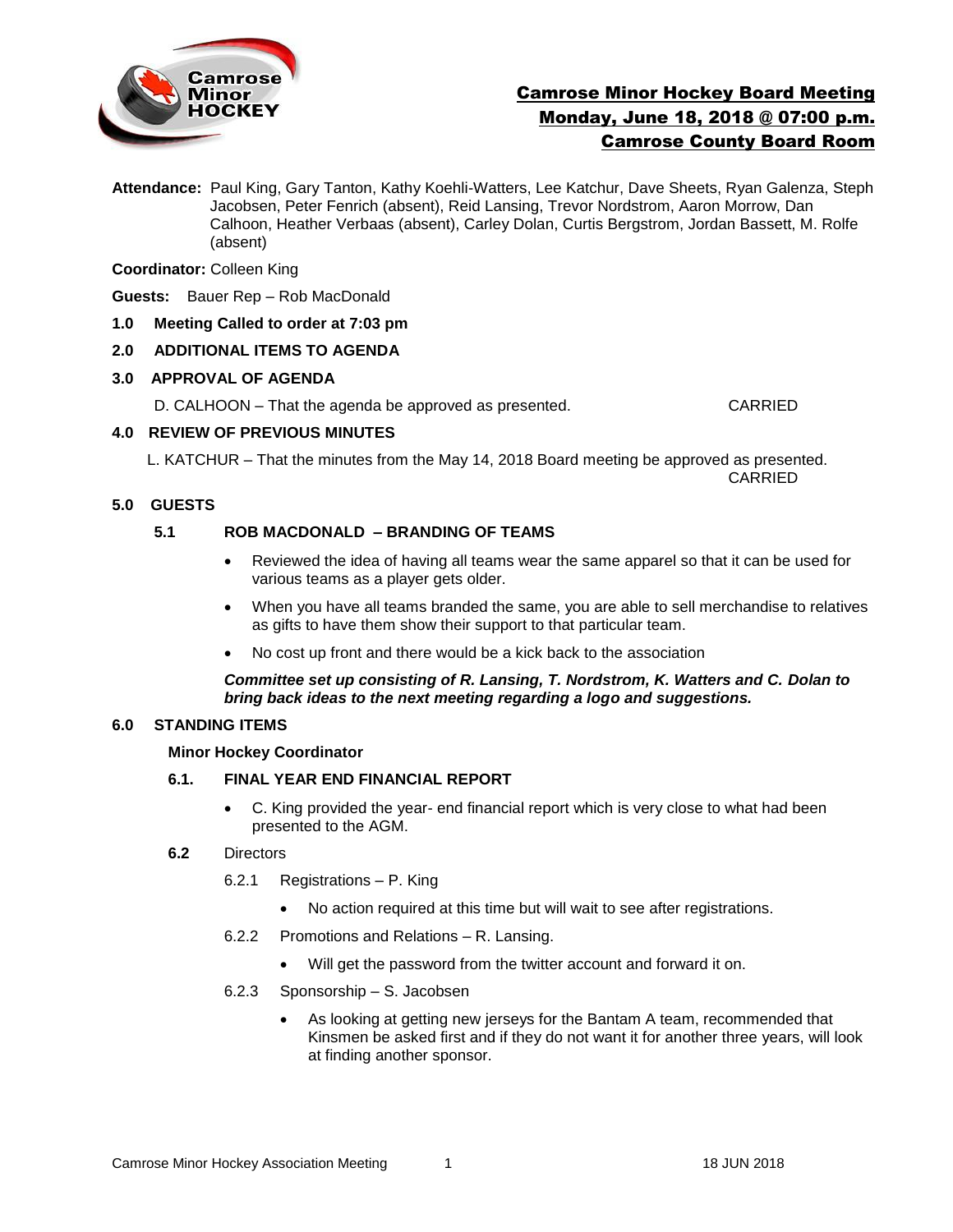- 6.2.4 Evaluation Tryouts
	- Will tweak the tryout times for the A and B teams for the final skates so that there is some time between the two if a coach has to be appointed following the final cuts of the A team.
- 6.2.5 Equipment C. King
	- 2 sets of smaller nets purchased and received for the Novice/Initiation group
	- Looking at new jerseys for the Bantam A Warriors (Home and Away); Peewee House team
	- 2 sets of Novice Jerseys of 10 possibly but will wait to see how many register
	- As black socks are no longer available, have purchased red socks that will be for home and away at the non rep level. Rep teams will have both white and red socks. All teams will get the same ones
- 6.2.6 Rep Team (AA, A and B Teams) P. King
	- Will be in the process of setting up dates for interviews
- 6.2.7 Non Rep Teams Nothing at this time.
- 6.2.8 Coach Mentorship G. Tanton and K. Koehli-Watters
	- Had discussions with Tim regarding the third element of his proposal and he would be in agreement to charge for those sessions. Will review in August.
- 6.2.9 RIC M. Rolfe not available.
- 6.2.10 Division Directors
	- a) Peewee S. Jacobsen Concerned about the survey results and the feedback received regarding the selection of coaches at this level and the lack of discipline and accountability for their teams. P. King indicated that all of this will be taken into account for future interviews.

# **7.0 OLD BUSINESS**

- **7.1** Coaching Applications
	- $\bullet$  Refer to 6.2.6.
- **7.2** Number of Novice Major Players registered last season
	- We have a potential of 44 players including 13 female that could register and tryout
- **7.3** Tim Green Contract
	- $\bullet$  Refer to 6.2.8.
- **7.4** Follow Up With Survey Results
	- C. King handed out those that wanted to be contacted to each division director to follow up on.

# **8.0 NEW BUSINESS**

- **8.1** CDAC and decision from Hockey Alberta
	- P. King reviewed the process that has evolved since the meeting with Hockey Alberta, CDAC and P. King took place. Decision has come down that Camrose will not host the AAA teams and at the time of the meeting, it was not determined where the players affected are to try out. Since this board meeting, a letter has been received from Hockey Alberta on Saturday June 23, indicating where the affected associations are to go for Bantam and Minor Midget AAA tryouts. Refer to the Hockey Alberta website.
	- Concern expressed over how Hockey Alberta came to this decision.

R. LANSING – That P. King send a letter to Hockey Alberta expressing our concern with regards to the process of how Hockey Alberta made the decision to eliminate the AAA program in Camrose. CARRIED